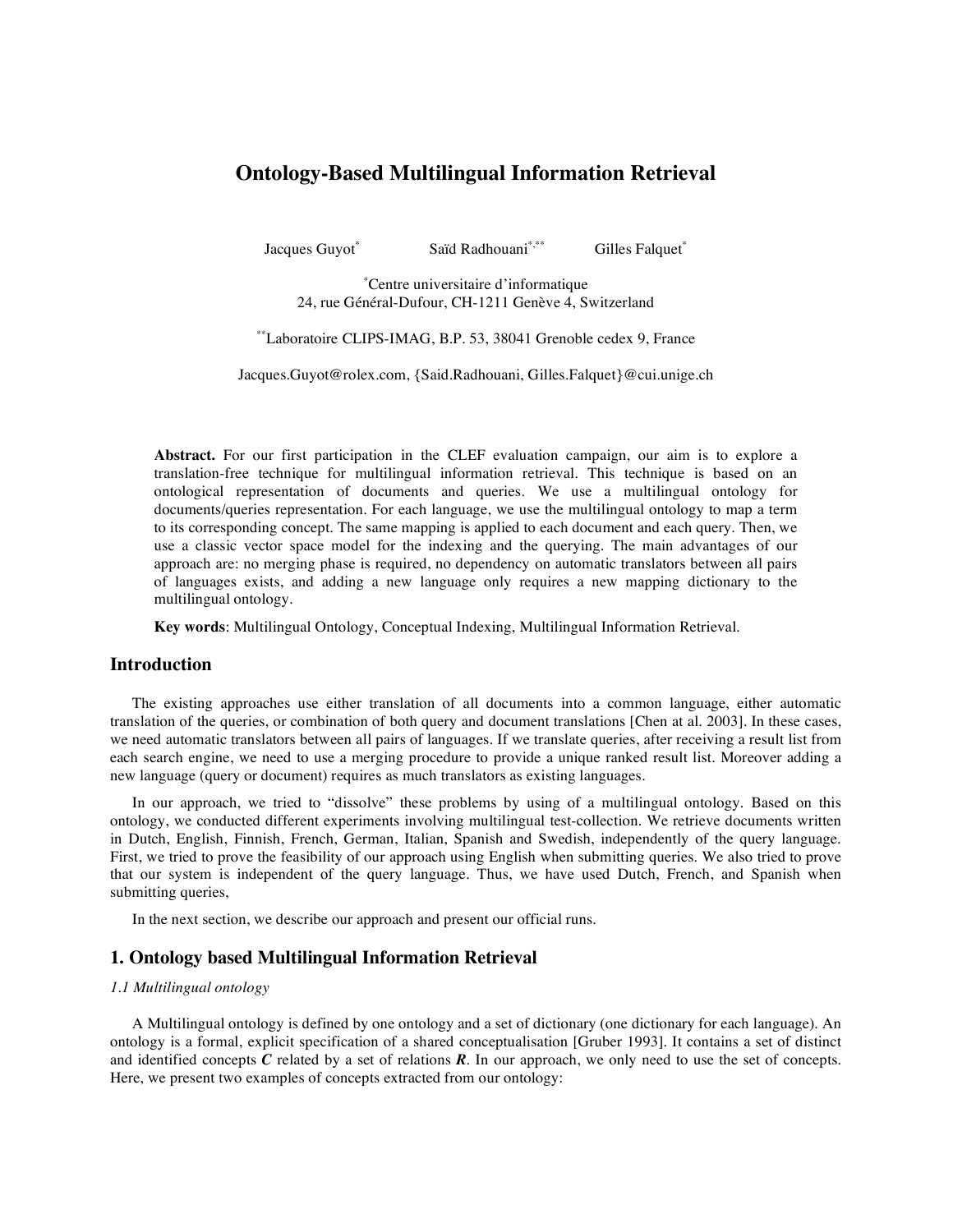- *8612 : a unit of length (in United States and Britain) equal to one twelfth of a foot*
- *28845: the thick short innermost digit of the forelimb.*

A dictionary  $D_L$  is an association of ontology concepts *C* with a terms set  $T_L$  pertaining to a language *L*. We denote:  $D_L: C \to T_L$ . Indeed, the concept *c* is labelled by a set of terms  $t_1, t_2, ..., t_n$  in the language *L*. We denote *D*<sub>*L*</sub>(*c*)={*t<sub>1</sub>,t<sub>2</sub></sub>, …,t<sub>n</sub></sub>}. We also define the reciprocal relation S<sub>L</sub> ∶ <i>T*<sub>*L*</sub> → *C* by S<sub>L</sub> (*t*)={*c*∈ *C* | *t* ∈ *D*<sub>*L*</sub>(*c*)}. Actually, the term *t* indicates the concepts  $c_1, c_2, \ldots, c_m$ . We also denote  $S_L(t) = \{c_1, c_2, \ldots, c_m\}$ . Here, we present two examples of associations between terms and concepts:

- *DEN(28845)= {thumb}.*
- *SFR(pouce)= {8612, 28845 }.*



**Figure 1.** Example of concept definition in

**Figure 2.** Example of term-concept association.<br>UNL[UNL].

To bootstrap and build dictionaries, we have used Esperanto dictionaries found on the Web (principally from Ergane [ERG 2005]). We have also used automatic translations to complete some of them.

|          | Stemmer | #concepts     | Add automatic |
|----------|---------|---------------|---------------|
| Language |         | (human check) | translations  |
| English  | eng     | 5300          |               |
| French   | fra     | 13000         |               |
| German   | deu     | 20000         | X             |
| Dutch    | dut     | 81000         | X             |
| Italian  | ita     | 4500          | X             |
| Spanish  | spa     | 19000         | X             |
| Swedish  | sve     | 6500          | X             |
| Finnish  | fin     | 2000          |               |

**Tableau 1.** Description of the linguistic used resources.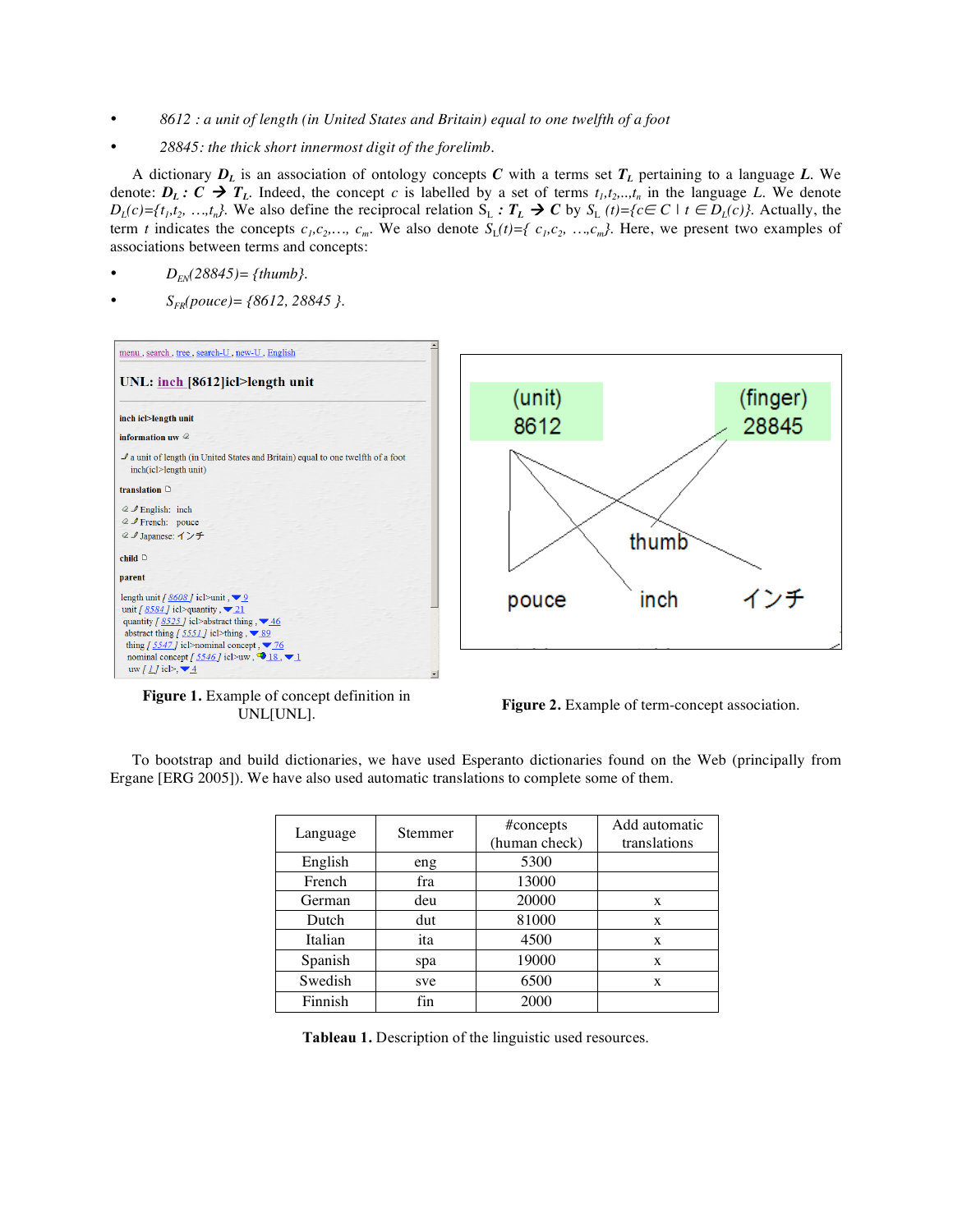#### *1.2 Ontology based multilingual information retrieval*

In our approach, for each document in the whole collection, we use the multilingual ontology to map each term to its corresponding concept. We apply the same process on the queries.

The document  $d_L = \langle t_1, t_2, \ldots, t_n \rangle$  is a sequence of terms from the set  $T_L$  of the language L. To carry out the termconcept mapping, we apply the function  $S_L$  on each term  $t_i$  of the document  $d_L$ :  $S_L(t)=\{c \in C \mid t \in D_L(c)\}$ . So we obtain the conceptual representation of the document that we denote:  $CR(d_1) = \langle S(t_1), S(t_2), \ldots, S(t_n) \rangle$ . Finally,  $CR(d<sub>L</sub>)$  is a sequence of sets of concepts.

We did not introduce any treatment for the term ambiguity. In fact, if the term is ambiguous, we replace it by all its corresponding concepts.

Before the term mapping step, we use a "stop word list" for each language, and a dedicated stemming system. We have used *Snowball*, a small string processing language designed for creating stemming algorithms in Information Retrieval [Snow 2005].

We did not introduce any morpho-syntactic or processing (like n-grams) to break composite words in Dutch, German, or Finnish.

For indexing and querying, we use the vector space model [Salton et al. 83].



**Figure 3.** Indexing and querying process

# *1.3 Official runs description*

In our approach, each query  $Q$  is composed by two fields: a topic field and a body field. We denote Q=<Topic,Body>. The content of each field depends on the runs. Each field is composed by a list of terms extracted from the original text query.

As the queries are precise, we use the topic field to query the whole collection. As a result, we obtain a set of documents containing the topic concepts. Then we use the body field to rank this set of documents.

Here we present an example of a query composed by a topic field (text between topic tags) and a body field (text between all the other tags).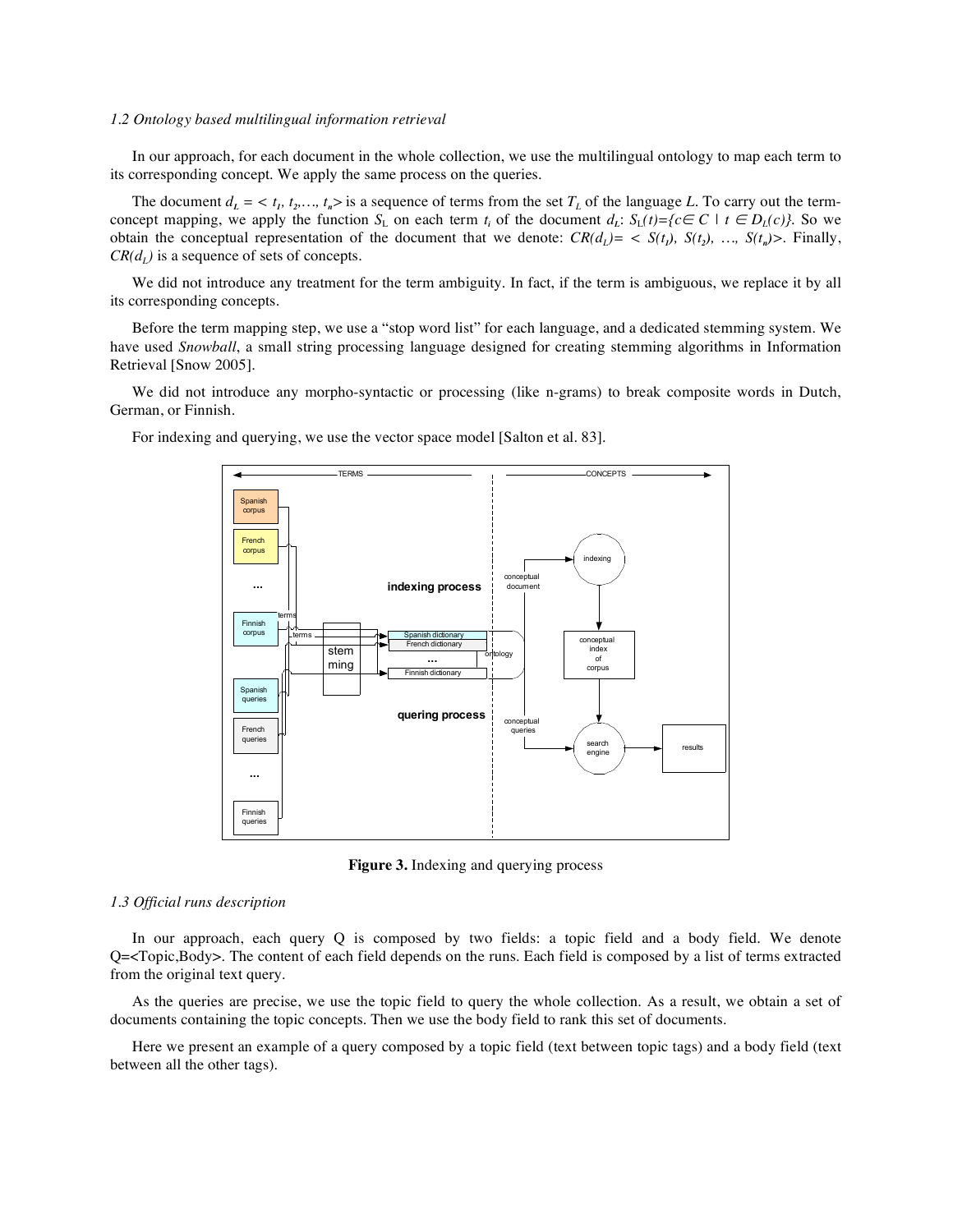*<top>*

*<num> C182 </num>*

*<topic> Normandië Landing </topic>*

*<NL-title> 50e Herdenkingsdag van de Landing in Normandië </NL-title>*

*<NL-desc> Zoek verslagen over de dropping van veteranen boven Sainte-Mère-Église tijdens de viering van de 50e herdenkingsdag van de landing in Normandië. </NL-desc>*

<NL-narr> Ongeveer veertig veteranen sprongen tijdens de viering van de 50e herdenkingsdag van de landing in Normandië met een parachute boven Sainte-Mère-Église, net zoals ze vijftig jaar eerder op D-day hadden gedaan. Alle informatie over het *programma of over de gebeurtenis zelf worden als relevant beschouwd. </NL-narr> </top>*

Now we present our official runs. In the following three runs, we use English when submitting queries:

- 1. AUTOEN: the topic field is composed by the terms of the title of the original query (text between the title tags). The body field is composed by the text of the original query.
- 2. ADJUSTEN: the topic field is composed by the modified title by adding and/or removing terms. The adding terms are extracted from the original query text. The body field is composed by the text of the original query.
- 3. FEEDBCKEN: the topic field is composed by the modified title as in ADJUSTEN. The body field is composed by the original text query and the first relevant document (if it exists) in the first 30 documents found by the previous ADJUSTEN run.

Table 1 shows the result of each run. Of course it's difficult to have a good result for the AUTOEN run while the topic contains all the concepts corresponding to the query title terms. We succeeded in improving the result of 63.11% by using the adjusted topic. Finally, by using the relevance feedback, we improved the result of 24.74%. This improvement is due to the vector space model which gives better results when the documents/queries vectors are long.



**Figure 4**. Comparison of the system result using three strategies



In order to compare the system results using different languages when submitting queries, we carried out three more runs: ADJUSTDU, ADJUSTFR, and ADJUSTSP. For each run, we use respectively Dutch, French, and Spanish when submitting queries. In these runs, topic field is composed by modified title like in ADJUSTEN and body field is composed by the original query text.

For all the four runs, we obtain almost the same mean average precision: 13.90% for ADJUSTDU, 13.47% for ADJUSTFR, 13.80% for ADJUSTSP and 16.85 % for ADJSUTEN. Our system is not dependent of the query language. It gives nearly the same results when submitting queries in four different languages. It's difficult to explain difference because the coverage and the quality of ontological dictionaries are important.